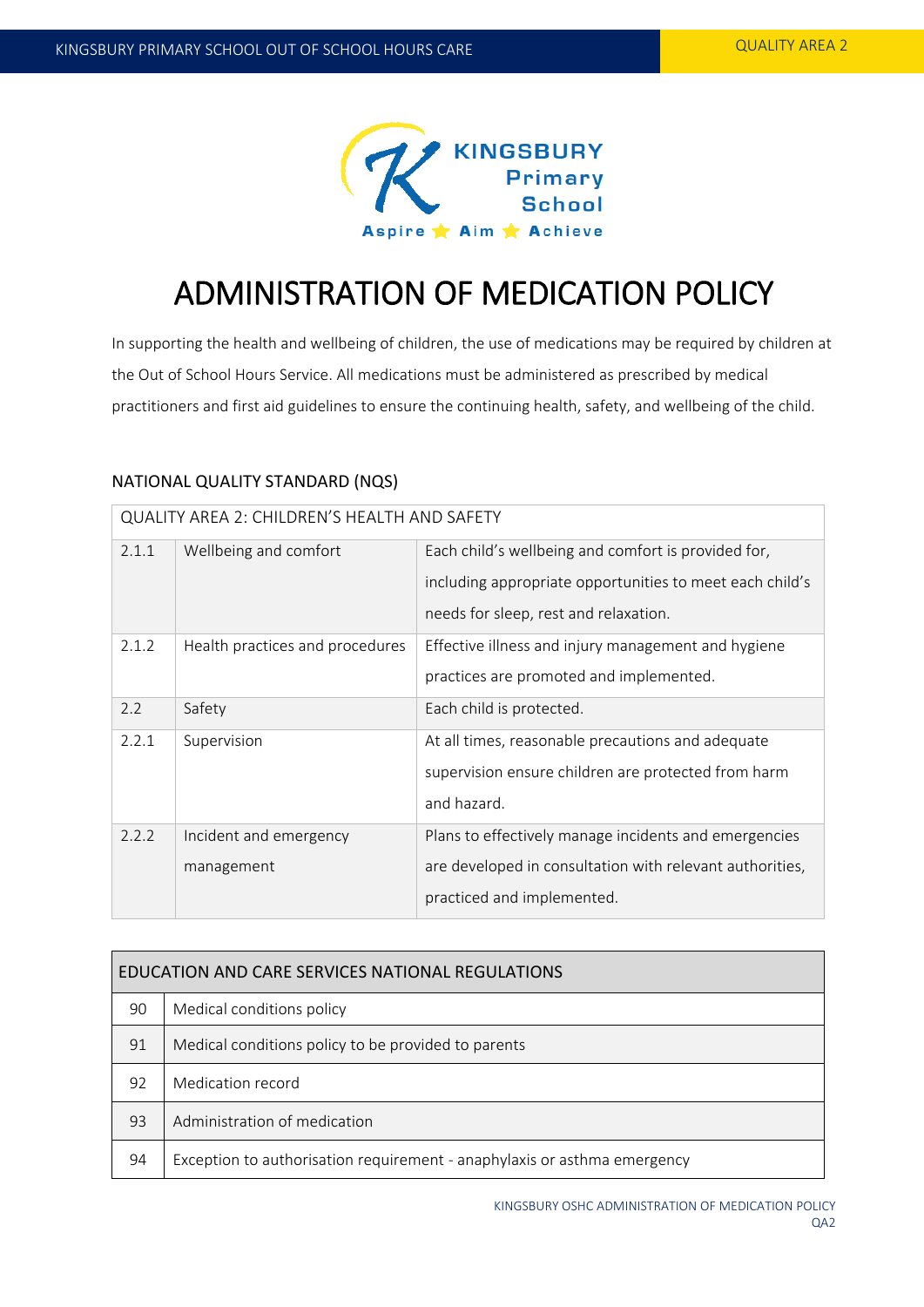| 95 | Procedure for administration of medication |
|----|--------------------------------------------|
| 96 | Self-administration of medication          |

## RELATED POLICIES

Administration of First Aid Policy Arrival and Departure Policy Control of Infectious Disease Policy Child Protection Policy Code of Conduct Policy Diabetes Management Policy Enrolment Policy Epilepsy Policy Family Communication Policy Health & Safety Policy Incident, Illness, Accident and Trauma Policy Medical Conditions Policy Privacy and Confidentiality Policy Respect for Children Policy Safe Storage of Hazardous Substances Policy Supervision Policy Work Health and Safety Policy

## PURPOSE

To ensure all educators of the Out of School Hours Care Service can safely administer children's required medication with the written consent of the child's parent or guardian. Educators will follow this stringent procedure to promote the health and wellbeing of each child enrolled at the OSHC Service.

# SCOPE

This policy applies to children, families, staff, management, and visitors of the OSHC Service.

## IMPLEMENTATION

Families requesting the administration of medication to their child will be required to follow the guidelines developed by the OSHC Service to ensure the safety of children and educators. The Service will follow legislative guidelines and standards to ensure the health of children, families, and educators at all times.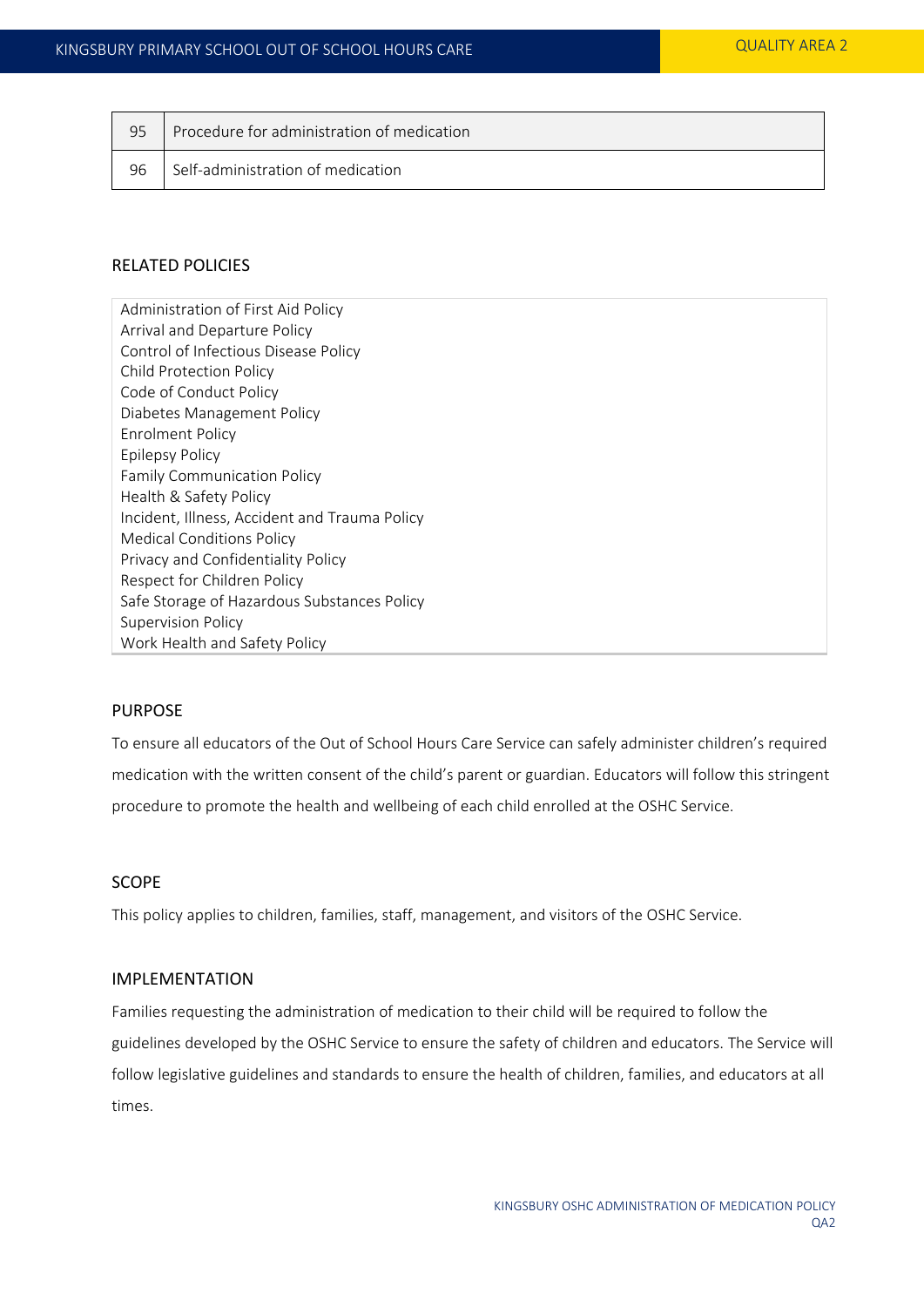In order to ensure that the interests of staff, children and parents/guardians are not compromised, medication will only be administered with explicit permission from the parent/guardian or in the case of emergency, with permission from a medical practitioner.

Medication will be kept out of reach of children in keeping with the environmental conditions required of the medication (fridge or locked cabinet).

#### MANAGEMENT WILL ENSURE:

- The *Administration of Medication* Record is completed for each child.
- A separate form must be completed for each medication if more than one is required.
- Medication is only administered by the Service OR self-administered by a child with written authority signed by the child's parent or other responsible person named and authorised in the child's enrolment record to make decisions about the administration of medication.
- Medication provided by the child's parents must adhere to the following guidelines:
	- The administration of any medication is authorised by a parent or guardian;
	- Medication is prescribed by a registered medical practitioner (with instructions either attached to the medication, or in written/verbal form from the medical practitioner.)
	- Medication is from the original container;
	- Medication has the original label clearly showing the name of the child;
	- Medication is before the expiry/use by date.
	- Any person delivering a child to the Service must not leave any type of medication in the child's bag or locker: Medication must be given directly to an educator for appropriate storage upon arrival.
	- Written and verbal notifications are given to a parent or other family member of a child as soon as practicable if medication is administered to the child in an emergency when consent was either verbal or provided by medical practitioners.
	- If medication is administered without authorisation in the event of an asthma or anaphylaxis emergency the parent of the child is notified as soon as practicable.
	- If the incident presented imminent or severe risk to the health, safety and wellbeing of the child or if an ambulance was called in response to the emergency (not as a precaution) the regulatory authority will be notified within 24 hours of the incident.
	- Enrolment records for each child outline the details of persons permitted to authorise the administration of medication to the child.
	- Reasonable steps are taken to ensure that medication records are maintained accurately.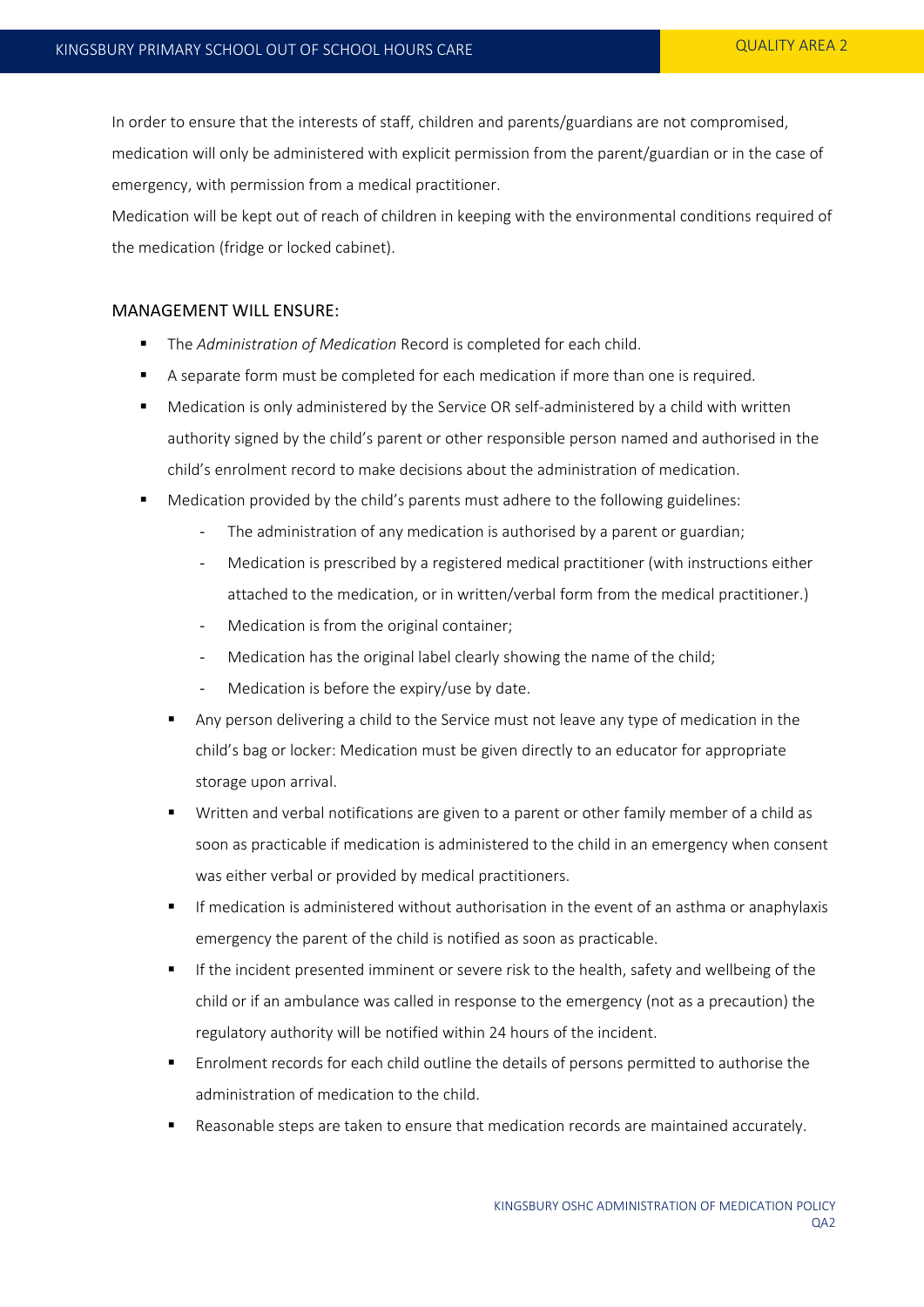- Medication forms are kept in a secure and confidential manner and archived for the regulatory prescribed length of time following the child's departure from the OSHC service.
- Children's privacy is maintained, working in accordance with the Australian Privacy Principles (APP).
- Educators receive information about medical and medication policies during their induction.
- Written consent is requested from families on the enrolment form to administer emergency asthma, anaphylaxis, or other emergency medication or treatment if required.
- Families are informed of the OSHC Service's medical and medication policies, including selfadministration practices.
- Safe practices are adhered to for the wellbeing of both the child and educators.

# A NOMINATED SUPERVISOR / RESPONSIBLE PERSON / EDUCATORS WILL:

- Not administer any medication nor allow the self-administration of medication without the authorisation of a parent or person with authority, except in the case of an emergency, when the written consent on an enrolment form, verbal consent from an authorised person, a registered medical practitioner or medical emergency services will be acceptable if the parents cannot be contacted.
- Ensure that medications are stored in the refrigerator in a labelled and locked medication container with the key kept in a separate location, inaccessible to children. For medications not requiring refrigeration, they will be stored in a labelled and locked medication container with the key kept inaccessible to children.
- Ensure that two educators administer and witness medications at all times OR ensure that at least one educator confirms all points below before a child self-administers medication. One of these educators must have approved First Aid qualifications in accordance with current legislation and regulations. Both educators are responsible for:
	- Checking the Medication Form,
	- Checking the prescription label for;
		- o The child's name
		- o The amount of medication being administered,
		- o The use-by date.
	- Confirming that the correct child is receiving the medication,
	- Signing and dating the medication form,
	- Returning the medication back to the locked medication container.
- Follow hand-washing procedures before and after administering medication.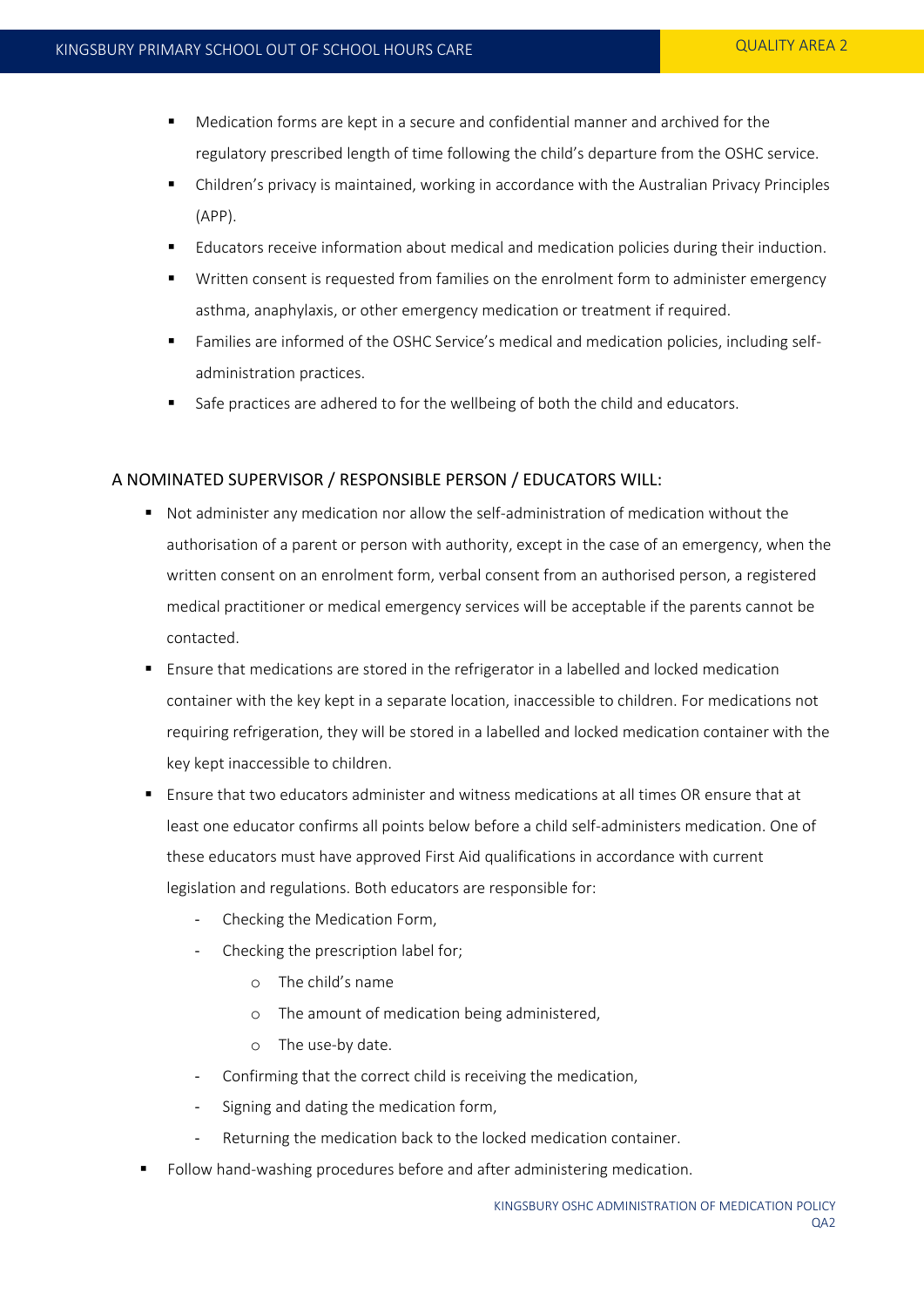- **Discuss any concerns or doubts about the safety of administering medications with management** to ensure the safety of the child.
- **Seek further information from the family, the prescribing doctor, or the Public Health Unit before** administering medication if required.
- Ensure that the instructions on the Medication Form are consistent with the doctor's instructions and the prescription label.
- Invite the family to request an English translation from the medical practitioner for any instructions written in a language other than English.
- **Ensure that the Medication Record is completed and stored correctly.**

#### FAMILIES WILL:

- Notify educators, verbally when children are taking any short-term medications AND whether or not these medications may be self-administered.
- Notify educators, via the enrolment form and verbally when children are taking any long-term or precautionary medications.
- Complete and sign an *Administration of Medication* Record for their child requiring medication whilst they are at the OSHC Service.
- Assist Educators to complete long-term medication plans with reference to the medical practitioner's advice and ensure plans are signed by the medical practitioner.
- Update (or verify currency of) long term medication records quarterly or as the child's medication needs change.
- Be requested to sign consent to use First Aid creams and lotions (list of items in the first aid kit provided at enrolment) should first aid treatment be required.
- Be required to keep prescribed medications in original containers with pharmacy labels. Please understand that medication will only be administered as directed by the medical practitioner and only to the child whom the medication has been prescribed for. Expired medications will not be administered.
- Keep children away at home while any symptoms of an illness remain.
- Keep children at home for 24 hours from commencing antibiotics to ensure they have no side effects to the medication.
- Advise the OSHC Service if their child has taken any medication with them to school. The *Administration of Medication* record may be emailed to the Service if necessary.
- Complete the *Administration of Medication* record if dropping off their child in the morning, and the educator will sign to acknowledge the receipt of the medication. The educator will then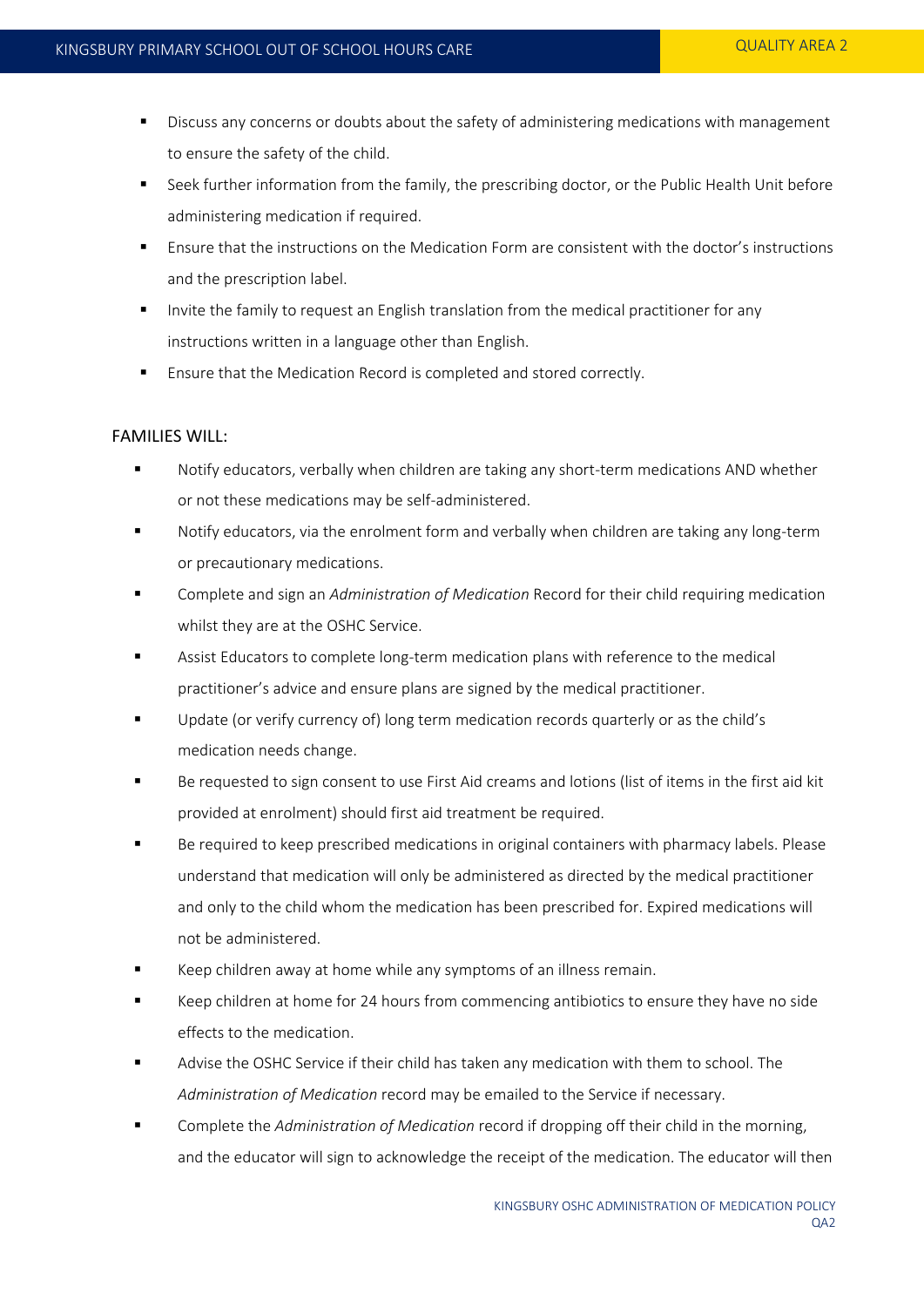ensure this medication is taken to school with the child where school policy regarding medication will be adhered to (e.g. giving medication to the class teacher).

 Provide any herbal/ naturopathic remedies or non-prescription medications (including Paracetamol or cold medications) with a letter from the doctor detailing the child's name and dosage: Note that the stated procedure for administering medications applies to the administration of non-prescription medications.

# SELF-ADMINISTRATION OF MEDICATION:

A child over pre-school age may self-administer medication under the following circumstances:

- A parent or guardian provides written authorisation with consent on the child's enrolment form - administration of medication.
- Medication is stored safely by an Educator, who will provide it to the child when required.
- **Supervision is provided by an Educator whilst the child is self-administering.**

## GUIDELINES FOR ADMINISTRATION OF PARACETAMOL:

- Families must provide their own Paracetamol for use as directed by a medical practitioner.
- Paracetamol will be kept in the locked medication container for emergency purposes should authorised collectors not be contactable.
- To safeguard against the incorrect use of Paracetamol and minimise the risk of concealing the fundamental reasons for high temperatures, educators will only administer Paracetamol if it is accompanied by a Doctor's letter stating the reason for administering, the dosage, and duration it is to be administered for except for in emergency situations (onset of fever whilst at the Service).
- If a child presents with a temperature whilst at the Service, the family will be notified immediately and asked to organise collection of the child as soon as possible.
- The family will be encouraged to visit a doctor to find the cause of the temperature. While waiting for the child to be collected, educators will
	- Remove excess clothing to cool the child down.
	- Offer fluids to the child.
	- Encourage the child to rest.
	- Provide a cool, damp cloth for the child's forehead and back of the neck.
	- Monitor the child for any additional symptoms.
	- Maintain supervision of the ill child at all times, while keeping them separated from children who are well.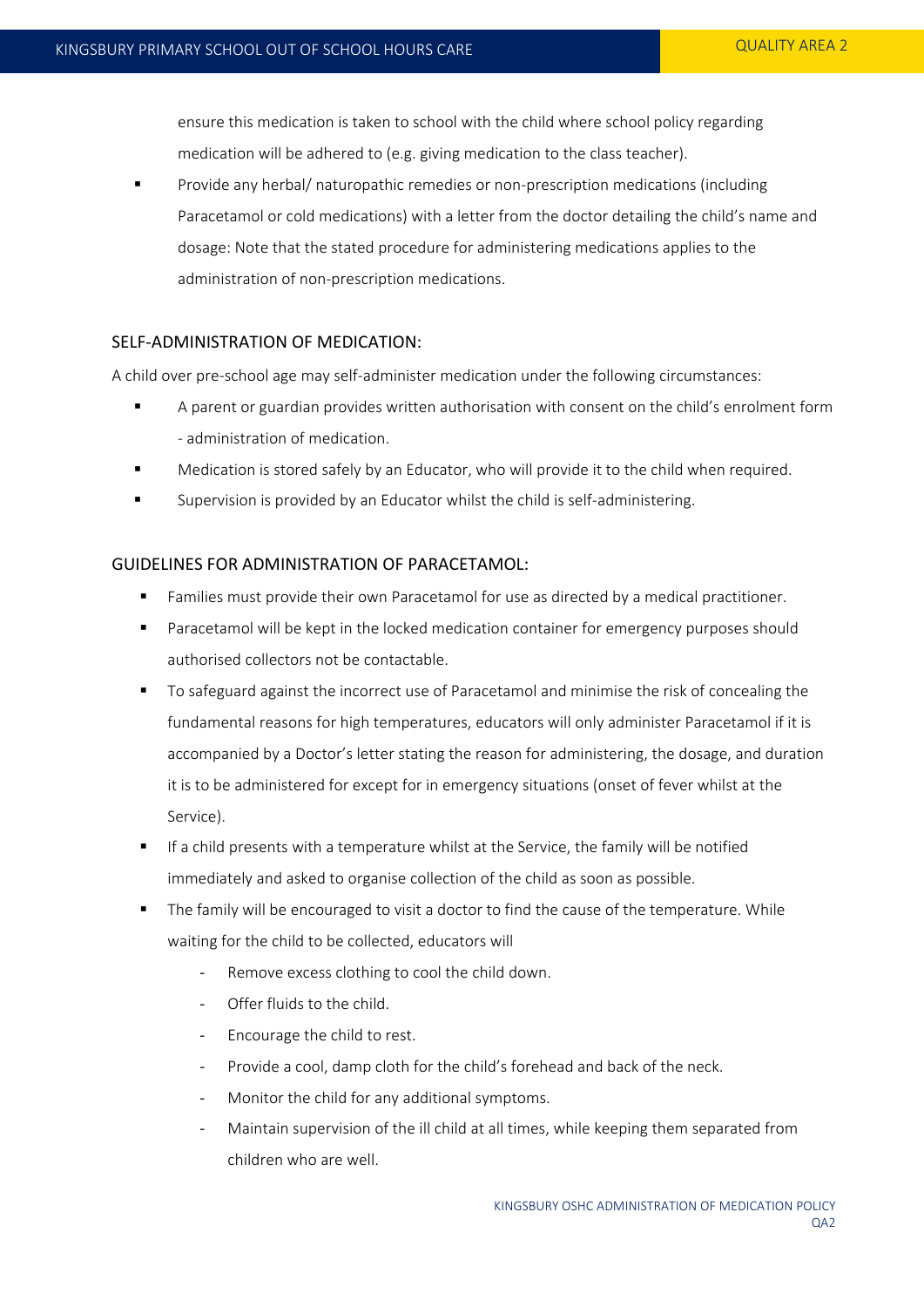#### MEDICATIONS KEPT AT THE SERVICE

- **Any medication, cream or lotion kept on the premises will be checked monthly for expiry dates.**
- A list of first aid kit contents close to expiry or running low will be given to the Nominated Supervisor who will arrange for the purchase of replacement supplies.
- If a child's individual medication is due to expire or running low, the family will be notified by educators that replacement items are required.
- It is the family's responsibility to take home short-term medication (such as antibiotics) at the end of each day and return it with the child as necessary.
- MEDICATION WILL NOT BE ADMINISTERED IF IT HAS PAST THE PRODUCT EXPIRY DATE.
- Families are required to complete a medication form for lotions to be administered. (Long-term medication form).

## EMERGENCY ADMINISTRATION OF MEDICATION

- In the occurrence of an emergency and where the administration of medication must occur, the OSHC Service must attempt to receive verbal authorisation by a parent of the child named in the child's Enrolment Form who is authorised to consent to the administration of medication.
- If a parent of a child is unreachable, the OSHC Service will endeavour to obtain verbal authorisation from an emergency contact of the child named in the child's Enrolment Form, who is authorised to approve the administration of medication.
- If all the child's nominated contacts are non-contactable, the Service must contact a registered medical practitioner or emergency service on 000.
- In the event of an emergency and where the administration of medication must occur, written notice must be provided to a parent of the child or other emergency contact person listed on the child's Enrolment Form.

#### EMERGENCY INVOLVING ANAPHYLAXIS OR ASTHMA

- For anaphylaxis or asthma emergencies, medication/treatment will be administered to a child without authorisation, following the provided action plan.
- The OSHC Service will contact the following (as required) as soon as practicably possible:
	- Emergency Services
	- A parent of the child
	- The regulatory authority within 24 hours (if an ambulance was called).

KINGSBURY OSHC ADMINISTRATION OF MEDICATION POLICY